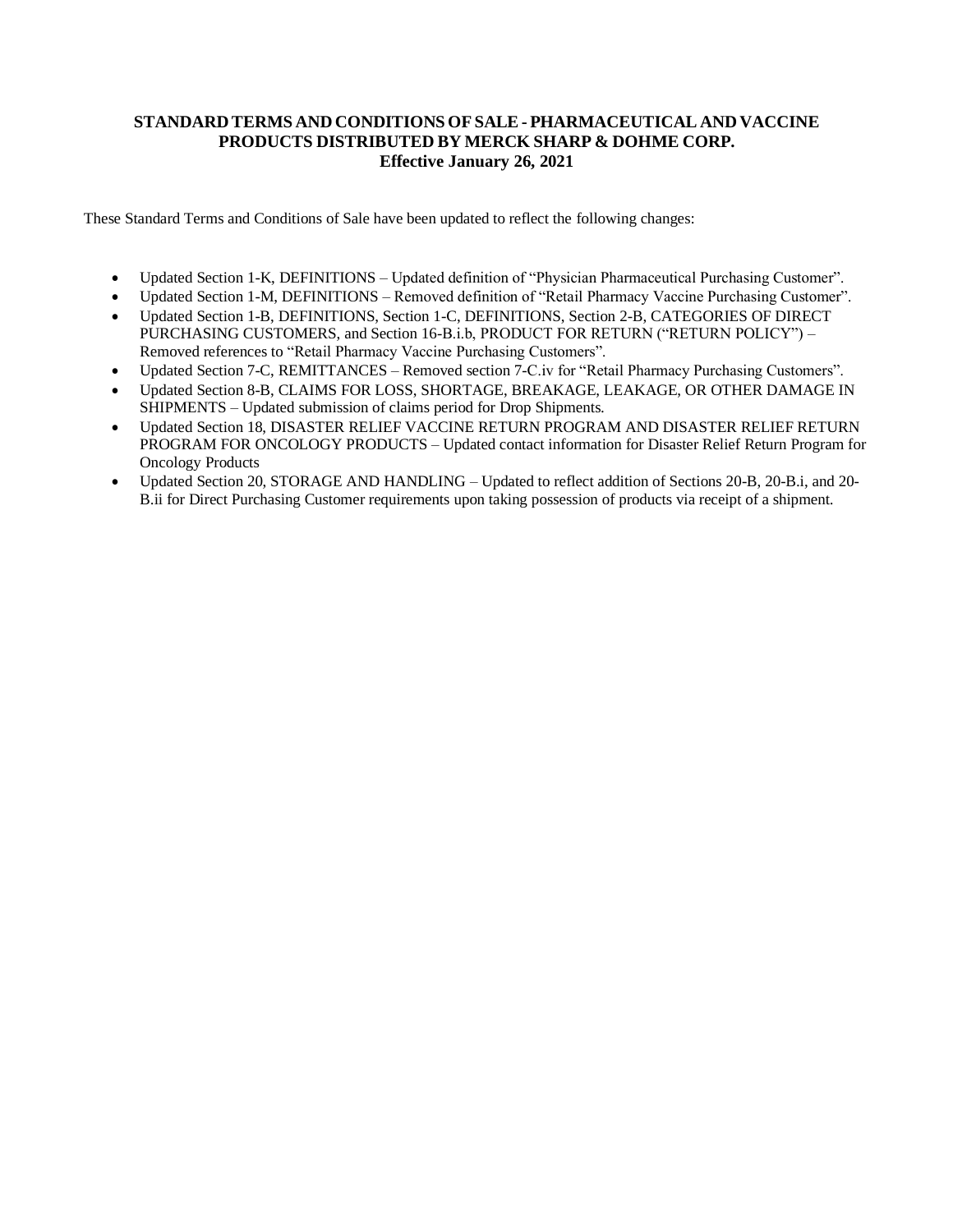# **STANDARD TERMS AND CONDITIONS OFSALE- PHARMACEUTICAL AND VACCINE PRODUCTS DISTRIBUTED BY MERCK SHARP & DOHME CORP. Effective January 26, 2021**

**These Terms and Conditions may be updated at any time. The current version may be accessed at:** [www.merck.com/termsandconditions,](http://www.merck.com/termsandconditions) [www.merckorders.com, o](http://www.merckorders.com/)[r www.merckvaccines.com.](http://www.merckvaccines.com/)

These Standard Terms and Conditions of Sale govern all direct purchases and all returns of prescription pharmaceutical and vaccine products that are sold by Merck Sharp & Dohme Corp., a subsidiary of **Merck & Co., Inc.,** for itself and on behalf of its subsidiaries and/or affiliates (collectively, "Manufacturer"). Manufacturer has the unilateral right to modify these Standard Terms and Conditions of Sale at any time at its sole discretion.

# **1. DEFINITIONS**

- **A. "Client of Direct Purchasing Customer"** means a licensed purchaser of Product from a Distributor.
- **B. "Depot Customer"** means a division, subsidiary, parent, affiliate, or related company under the common ownership and control of a Government Customer, Depot Vaccine Purchasing Customer, or Health Care Provider Vaccine Purchasing Customer and such Depot Customer meets the requirements of a Government Customer, Depot Vaccine Purchasing Customer, or Health Care Provider Purchasing Customer as described in these Standard Terms and Conditions of Sale. These Terms and Conditions of Sale applicable to Government Customers, Depot Vaccine Purchasing Customers, and Health Care Provider Vaccine Purchasing Customers shall also apply to Depot Customers and such customers shall comply with these Standard Terms and Conditions of Sale, including but not limited to, The Storage and Handling Instructions for Transport of Refrigerated Vaccine Product from Depot Locations to Depot Customers in Section 21. A Depot Customer is not permitted to sell Product except to patients for administration of the Product at the Depot Customer facility.
- **C. "Depot Location"** means a facility that is under the control of a Government Customer, Depot Vaccine Purchasing Customer, or Health Care Provider Vaccine Purchasing Customer and stores Refrigerated Vaccine Product for distribution to a Depot Customer in accordance with the Storage and Handling Instructions for Transport of Refrigerated Vaccine Product from Depot Locations to Depot Customersin Section 21 of these Standard Terms and Conditions of Sale. A Depot Customer is not permitted to sell Product except to patients for administration of the Product at the Depot Customer facility.
- **D. "Depot Vaccine Purchasing Customer"** means a physician or physician group that owns or is employed by outpatient healthcare facilities or clinics, and that operates a Depot Location pursuant to a pharmacy license, as may be required by state law, for its outpatient use in order to depot Refrigerated Vaccines for distribution to Depot Customersin accordance with these Standard Terms and Conditions of Sale. A Depot Vaccine Purchasing Customer is eligible to purchase Refrigerated Vaccine Product directly from the Manufacturer or through a Merck Authorized Distributor forshipment to a Depot Location where such vaccine may be administered to patients or redistributed to Depot Customers. A Depot Vaccine Purchasing Customer, including its Depot Customers, is not permitted to sell Product except to patients for administration of the Product at the Depot Vaccine Purchasing Customer or Depot Customer facility.
- **E. "Distributor"** means a licensed wholesaler or physician distributor that has entered into, and hasin effect, a Merck Authorized Distributor Agreement.
- **F. "Drop Shipment"** means any order sent to a Client of a Direct Purchasing Customer not legally or financially owned by the Direct Purchasing Customer, but where the invoice and payment for that particular order remains the responsibility of the Direct Purchasing Customer. Manufacturer determines which Products, if any, are eligible for Drop Shipment by Manufacturer to Client of a Direct PurchasingCustomer.
- **G. "Government Customer"** means a federal, state, local or tribal government entity. A Government Customer is eligible to purchase Refrigerated Vaccine Product directly from the Manufacturer or through a Merck Authorized Distributor forshipment to a Depot Location where such vaccine may be administered to patients or redistributed to Depot Customers. A Government Customer, including Depot Customer(s), is not permitted to sell Product except to patients for administration of the Product at the Government Customer or Depot Customer facility. Merck has a separate agreement with the Department of Veterans Affairs for Government Customers that are eligible to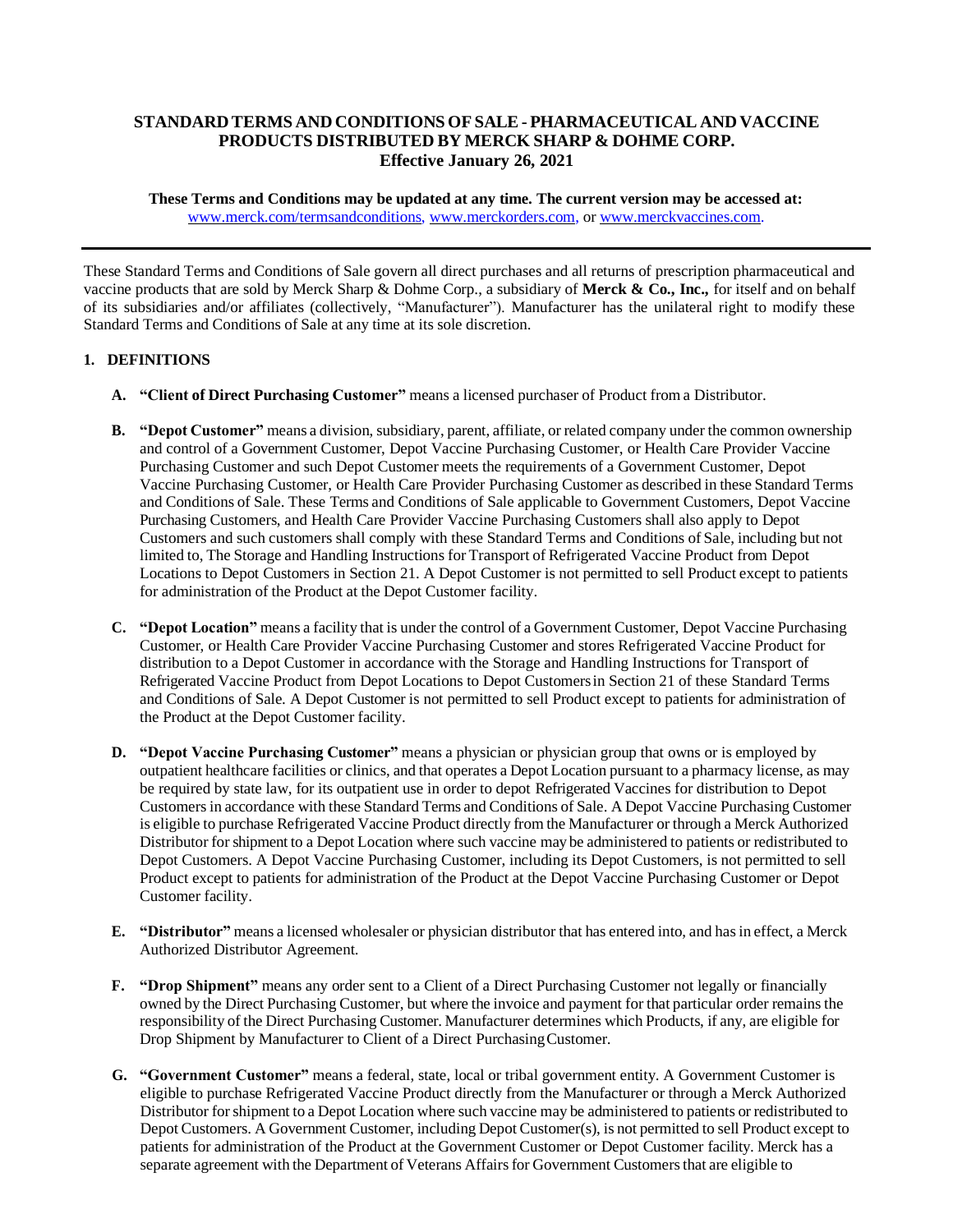purchase off of the Federal Supply Schedule Contract (FSS Contract). Additional information about the terms of the FSS Contract may be made available upon request to the Merck National Service Center (section 10 of this document).

- **H. "Health Care Provider Vaccine Purchasing Customer"** means a physician who owns, is employed by, or has contracted with nonpayor outpatient health care facilities; or an advanced practice nurse, nurse midwife, or physician assistant, or a licensed naturopathic physician (ND) who is authorized pursuant to state law to purchase and administer vaccines, either alone or in tandem with a collaborating physician. A Health Care Provider Vaccine Purchasing Customer is eligible to purchase Refrigerated Vaccine Product directly from the Manufacturer or through a Merck Authorized Distributor for shipment to a Depot Location where such vaccine may be administered to patients or redistributed to Depot Customers. A Health Care Provider Vaccine Purchasing Customer, including its Depot Customer(s), is not permitted to sell Product except to patients for administration of the Product at the Health Care Provider Vaccine Purchasing Customer or Depot Customer facility.
- **I. "Product"** means a Pharmaceutical Product or VaccineProduct.
- **J. "Pharmaceutical Product"** means a prescription pharmaceutical product that Manufacturer sellsin the Territory.
- **K. "Physician Pharmaceutical Purchasing Customer"** means a physician or physician clinic that is only eligible to purchase PROPECIA® (finasteride).
- **L. "Refrigerated Vaccine Product"** means a Vaccine Product stored in refrigerated temperatures of between 2-8°C  $(36-46^{\circ}F)$  per the Manufacturer's Prescribing Information.
- **M. "Reverse Distributor"** means a business that collects expired Products from Direct Purchasing Customer or Client of Direct Purchasing Customer and returns them to Manufacturer.
- **N. "Territory"** means the 50 states of the United States and the District of Columbia.
- **O. "Vaccine Product"** means a vaccine that Manufacturer sells in the Territory.
- **P. "Warehousing Retail Pharmacy Pharmaceutical Purchasing Customer"** means a retail pharmacy chain that has at least one warehouse and serves 50 or more wholly-ownedstores.

## **2. CATEGORIES OF DIRECT PURCHASING CUSTOMERS**

- **A. "Direct Pharmaceutical Purchasing Customers"** meansthe following categories of customersthat are eligible to purchase Pharmaceutical Products, with the exception of KEYTRUDA® (pembrolizumab) for Injection and ZINPLAVA™ (bezlotoxumab)Injection, directly fromManufacturer: Distributors, Warehousing Retail Pharmacy Pharmaceutical Purchasing Customers, Government Customers, and Physician Pharmaceutical Purchasing Customers.
- **B. "Direct Vaccine Purchasing Customers"** meansthe following categories of customersthat are eligible to purchase Vaccine Products directly from Manufacturer: Distributors, Government Customers, and Health Care Provider Vaccine Purchasing Customers.
- **C. "Direct KEYTRUDA® (pembrolizumab) for Injection Purchasing Customers"** means a Distributor that has been approved by Manufacturer, in its sole discretion, to purchase KEYTRUDA directly from Manufacturer and that has entered into, and has in effect, a Specialty Distribution Agreement for KEYTRUDA.
- **D. "Direct ZINPLAVA**™ **(bezlotoxumab) Injection Purchasing Customers"** means a Distributor that has been approved by Manufacturer, in its sole discretion, to purchase ZINPLAVA directly from Manufacturer and that has entered into, and has in effect, a Specialty Distribution Agreement for ZINPLAVA.
- **E. "Direct RENFLEXISTM (infliximab-abda) for Injection Purchasing Customers"** means a Distributor that has been approved by Manufacturer, in its sole discretion, to purchase RENFLEXIS directly from Manufacturer and that has entered into, and has in effect, a Merck Authorized Distributor Agreement for RENFLEXIS.
- **F.** "Direct Purchasing Customers" means Direct Pharmaceutical Purchasing Customers, Direct Vaccine Purchasing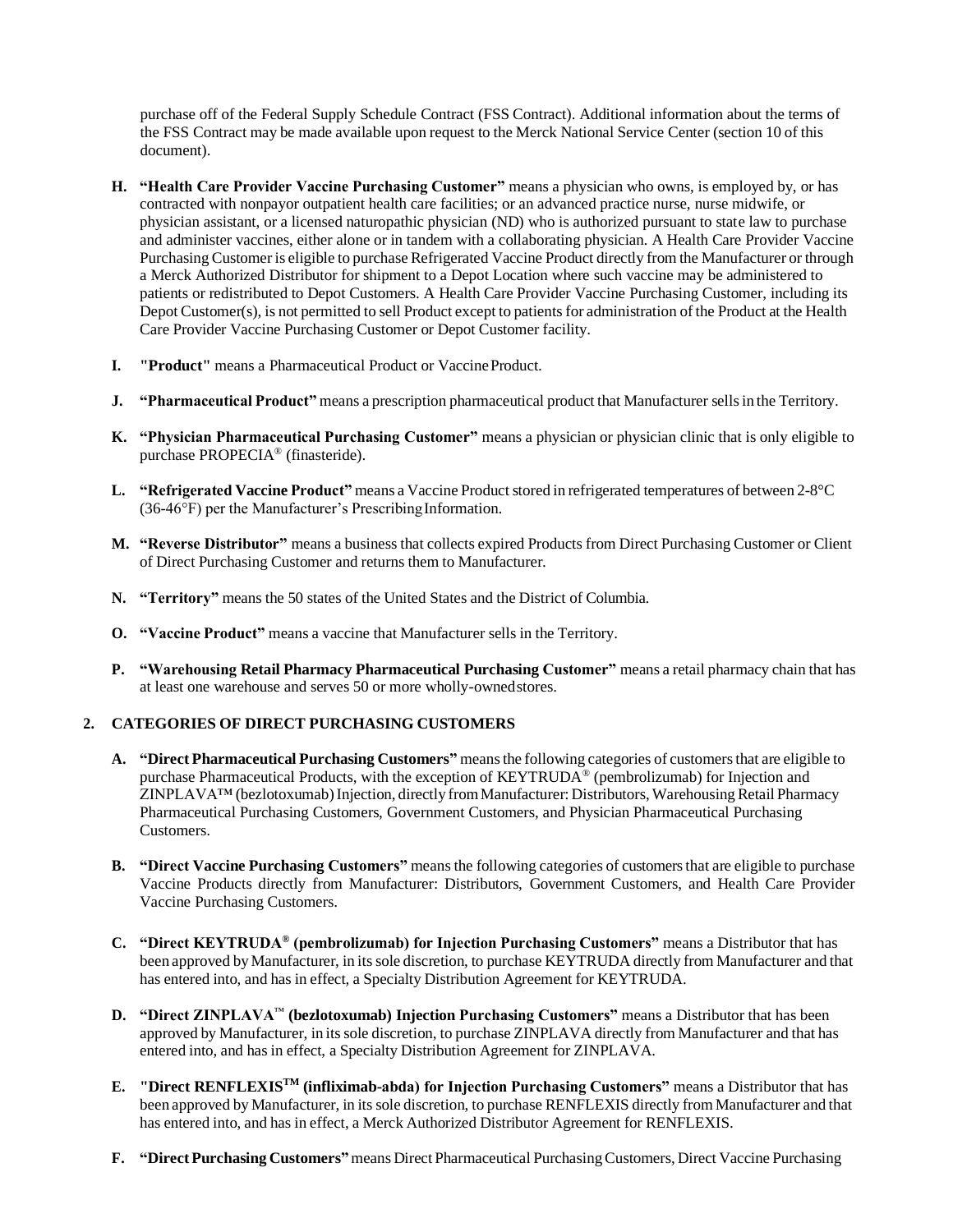Customers, Direct KEYTRUDA® (pembrolizumab) for Injection Purchasing Customers, Direct ZINPLAVA™ (bezlotoxumab) for Injection Purchasing Customers and Direct RENFLEXISTM (infliximab-abda) for Injection Purchasing Customers, collectively.

## **3. PURCHASING REQUIREMENTS**

Customers are encouraged to purchase all Pharmaceutical Products and Vaccine Products directly from Manufacturer or indirectly from a Merck Authorized Distributor. Merck Authorized Distributors are listed at [www.merck.com.](http://www.merck.com/)

# **4. ORDERS**

- **A.** Manufacturer prefers orders to be placed electronically via Electronic Data Interchange ("EDI"), [www.merckorders.com, o](http://www.merckorders.com/)r [www.merckvaccines.com. T](http://www.merckvaccines.com/)o register for [www.merckorders.com](http://www.merckorders.com/) o[r](http://www.merckvaccines.com/) [www.merckvaccines.com, c](http://www.merckvaccines.com/)lick on "I need to Register" and follow the instructions. Only Direct Purchasing Customers with existing accounts may order through EDI or the Internet. Legacy Schering Corp. and Organon USA, Inc. products are not available for order through the Internet.
- **B.** Direct Purchasing Customers may alternatively place orders with the Merck Order Management Center by telephone, fax, or mail, as set forth in Section 10 of these Standard Terms and Conditions of Sale.

#### **C. Obligations of Direct Purchasing Customer (Financial and CreditPosition)**

- **i.** Direct Purchasing Customer must maintain an adequate financial condition satisfactory to Manufacturer and substantiate such condition with financial statements or as otherwise requested by Manufacturer. If, in Manufacturer's judgment, at any time before shipment of Product, the financial condition of the Direct Purchasing Customer becomes impaired or unsatisfactory to Manufacturer, Manufacturer may hold, deny, or require cash payment or appropriate security before shipment. These remedies shall be in addition to, and not instead of, other remedies available to Manufacturer under these Standard Terms and Conditions of Sale or by law.
- **ii.** Direct Purchasing Customers are responsible for paying, in full, all amounts that are applicable to Product purchases by the due date. No deductions, other than cash discount, if any, are permitted unless authorized by a prior credit memo or as otherwise expressly permitted herein. Direct Purchasing Customer shall reimburse Manufacturer for any cash discount taken but not earned. Manufacturer reservesthe right to hold orders on accounts with past due balances until such items are resolved to Manufacturer's satisfaction.

#### **D. Miscellaneous Account Administration**

- **i.** All orders are subject to acceptance by Manufacturer.
- ii. Manufacturer reserves the right to cancel back orders after 30 days.
- **iii.** Manufacturer reserves the right to issue a check to Direct Purchasing Customers who do not use open credits on their accounts after 90 days.
- **iv.** Unless otherwise mutually agreed to by Manufacturer and Purchaser in writing, Manufacturer will determine the time, route, and carrier of all shipments. Orders will be subject to a service fee in an amount determined by Manufacturer when Direct Purchasing Customer requests expedited shipping, including overnight shipping.

#### **E. Order Maximums**

- **i.** If a Direct Purchasing Customer's order(s), within thirty (30) days for any individual Product, exceeds 110% of the Direct Purchasing Customer's established pattern of previous total monthly purchases for that Product, then Manufacturer reserves the right to reduce, defer, back-order, or decline such order(s).
- **ii.** To ensure adequate supply of a Product for all customers, Manufacturer reserves the right to reduce, defer, back-order, or decline such orders to a level below 110% of the Direct Purchasing Customer's established pattern of previous total monthly purchases for that Product.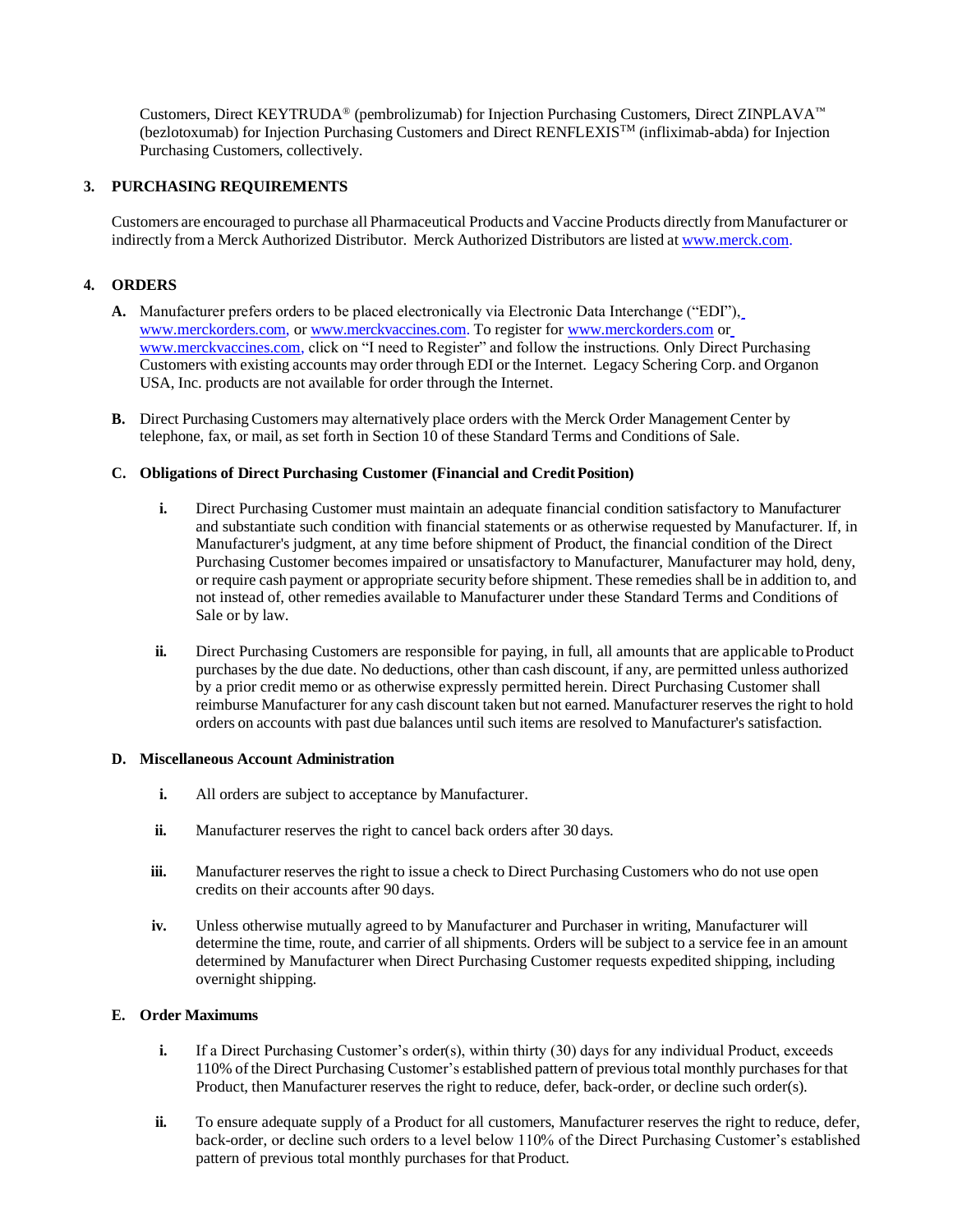# **F. Order Minimums**

- **i.** All orders, including Drop Shipments, must have a minimum value of \$600 per order. This minimum order value is the net effective price of the Product(s) only and does not include additional charges in the order (e.g., shipping charges, taxes, etc.).
- **ii.** Orders of less than \$600 per order will be subject to a service charge of \$20.
- **iii.** Back-ordered Products will count toward the minimum order value.
- **iv.** Orders containing only ANTIVENIN<sup>TM</sup> (latrodectus mactans) are excluded from this minimum.
- **v.** Manufacturer reserves the right to waive the service fee for specific market events determined by Manufacturer. These occurrences will be announced on [www.merckorders.com](http://www.merckorders.com/) o[r](http://www.merckvaccines.com/) [www.merckvaccines.com.](http://www.merckvaccines.com/)

# **5. PRICES**

- **A.** Orders will be invoiced at prices in effect at the time the order is received unless deferred shipment beyond the Merck standard shipping period is requested by the Direct Purchasing Customer. If the Direct Purchasing Customer requests deferred shipment, then the order will be invoiced at the price in effect at the time of shipment. The Merck standard shipping period may vary based on the category of Direct Purchasing Customer and Product purchased. Please contact the Merck Order Management Center at 800-MERCK-RX (800-637-2579) for further information regarding the Merck standard shipping period for your order.
- **B.** All prices are subject to change without notice. If Manufacturer changes the price of a Product, Manufacturer will not allow price adjustment for inventory on hand or enroute to Direct Purchasing Customer because of a price change.
- **C.** Manufacturer reservesthe right to rebill a Direct Purchasing Customer if it determinesthe Direct Purchasing Customer was billed an incorrect price due to internal system errors.
- **D.** Please address all requests for price quotations to the Merck Order Management Center.

## **6. TAXES**

- **A.** Direct Purchasing Customers are responsible for paying any tax that is applicable to the sale of any Product as of the date of shipment of such Product, except for backordered Product. On backordered Product, the Direct Purchasing Customer will be responsible for Federal Excise Taxes that were applicable at the time the Product was ordered and all other taxes that were applicable at the time the Product was shipped.
- **B.** When product is returned to Manufacturer via PharmaReturns, regardless of whether it is eligible for reimbursement, the Direct Purchasing Customer or Client of the Direct Purchasing Customer will be credited for the Federal Excise Tax paid.

# **7. REMITTANCES**

- **A.** Manufacturer accepts three (3) forms of payment: Electronic, Check, and Credit Card:
	- **i.** Manufacturer prefers Electronic Payment. Arrangements for establishing payment via Electronic Fund Transfer may be made by contacting the Merck Order Management Center at 800-MERCK-RX (800-637- 2579).
	- **ii.** Check Payment should be sent to the lock-box address indicated on the invoice. Payment is recognized when received at this lock-box address.
	- **iii.** Manufacturer accepts the following forms of Credit Card Payment: American Express, MasterCard, and VISA. Orders placed by credit card will be charged automatically on the applicable discount due date, less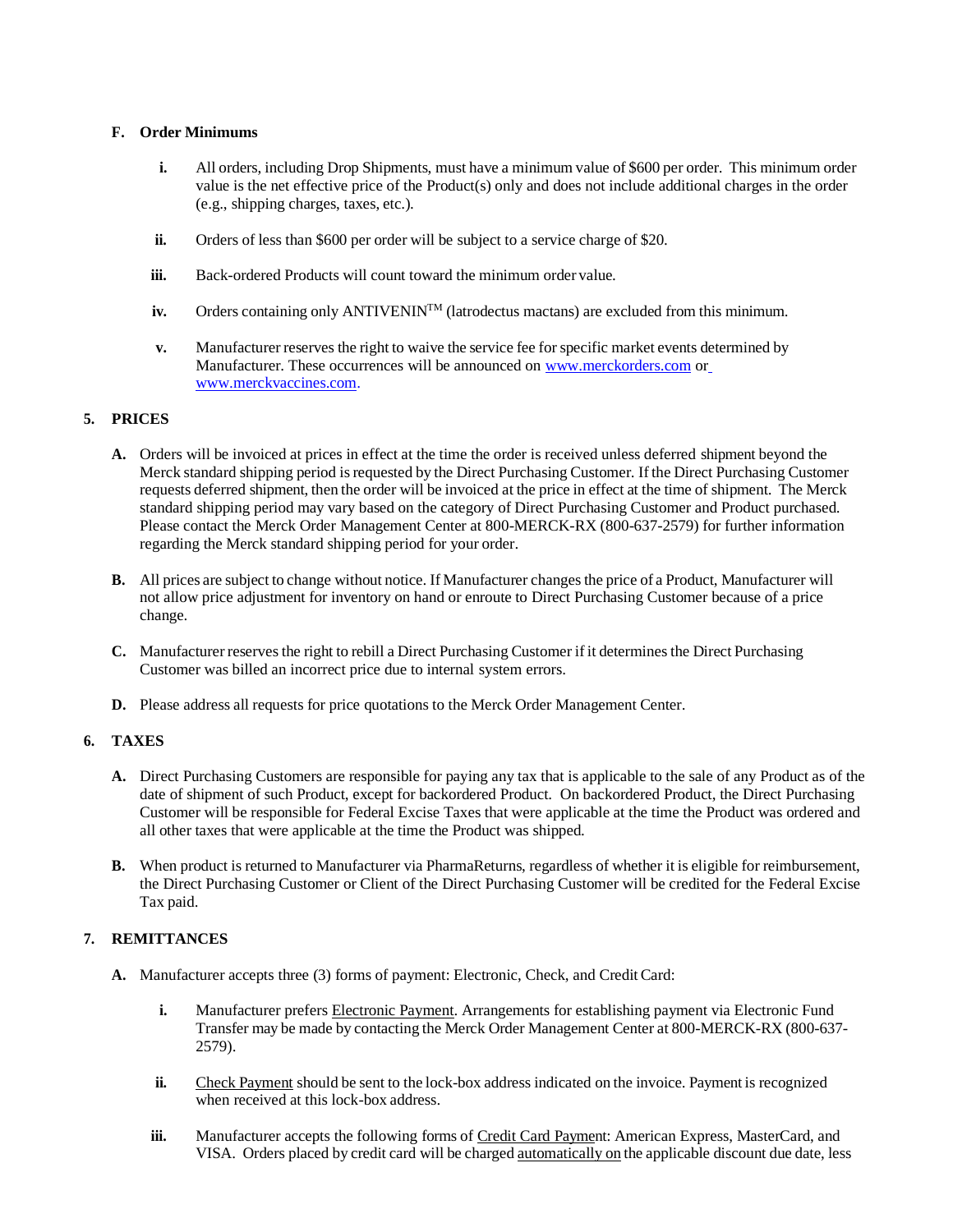the two percent (2%) prompt payment discount (unless otherwise noted on invoice).

## **B. Pharmaceutical Product Payment Terms**

- **i.** Other than electronic payment, a two percent (2%) prompt payment discount is earned on invoice purchasesif paid within 30 days from date of invoice; net 31 days (unless otherwise noted on invoice).
- **ii.** Electronic payment: two percent (2%) prompt payment discount if paid within 35 days from date of invoice, net 36 days (unless otherwise noted on invoice).
- **iii.** Government Purchasing Customers invoice payment terms are net 30 days.

## **C. Vaccine Product Payment Terms**

- **i.** Distributors Vaccine Purchasing Customers
	- a. Other than electronic payment, a two percent (2%) prompt payment discount is earned on invoice purchases if paid within 30 days from date of invoice; net 31 days (unless otherwise noted on invoice).
	- b. Electronic payment: two percent (2%) prompt payment discount if paid within 35 days from date of invoice, net 36 days (unless otherwise noted on invoice).
- **ii.** Government Vaccine Purchasing Customers
	- a. Federal government entity: invoice payment terms of net 30 days.
	- b. State, local, or tribal government entity: a two percent (2%) prompt payment discount is earned on invoice purchases if paid within 90 days from date of invoice; net 91 days (unless otherwise noted on invoice).
- **iii.** Health Care Provider Vaccine Purchasing Customers

A two percent (2%) prompt payment discount is earned on invoice purchasesif paid within 90 days from date of invoice; net 91 days (unless otherwise noted on invoice).

## **8. CLAIMS FOR LOSS, SHORTAGE, BREAKAGE, LEAKAGE, OR OTHER DAMAGE IN SHIPMENTS**

- **A.** Title to merchandise sold will passto the Direct Purchasing Customer upon delivery to the carrier at the point of shipment. Orders are shipped freight prepaid (unless expedited delivery is requested). However, unlessthe Direct Purchasing Customer designates the carrier, Manufacturer retains the risk of loss, shortage, breakage, or leakage until the merchandise is delivered to the Direct Purchasing Customer by the carrier.
- **B.** Claims for loss, shortage, breakage, leakage, or other damage occurring in transit must be submitted to the Merck Order Management Center at 800-MERCK-RX (800-637-2579) within fifteen (15) days from date of shipment for shipments other than a Drop Shipment, and thirty (30) days from date of shipment for a Drop Shipment. The sole and exclusive remedy of the Direct Purchasing Customer for loss, shortage, breakage, leakage, or other damage occurring in transit is Manufacturer reimbursement for affected Products, in an amount equal to the original Manufacturer invoice price, and the opportunity to repurchase the affected Products at the original Manufacturer invoice price. Alternatively, Manufacturer may, in its sole discretion, provide replacement Product. Direct Purchasing Customer agrees that no other remedy (including, but not limited to, incidental, consequential, or other damages of any kind) shall be available.
- **C.** Loss, shortage, breakage, leakage, or other damage claims must also be accompanied by freight bill with notation by the carrier of the loss, shortage, breakage, or damage, or accompanied by the carrier's concealed loss or damage report where the loss is of a concealed nature. Where loss, shortage, breakage, leakage, or other damage has occurred in transit, Direct Purchasing Customer agrees to cooperate fully with Manufacturer in the Manufacturer's effort to establish a claim against the carrier. Claims submitted by the Direct Purchasing Customer without appropriate documentation will be denied.
- **D.** If Product is delivered damaged to the Direct Purchasing Customer, Direct Purchasing Customer should accept the shipment and call the Merck Order Management Center at 800-MERCK-RX (800-637-2579) upon receipt, for instructions. Reimbursement may be delayed if Direct Purchasing Customer does not follow this process by not taking receipt of Damaged Product.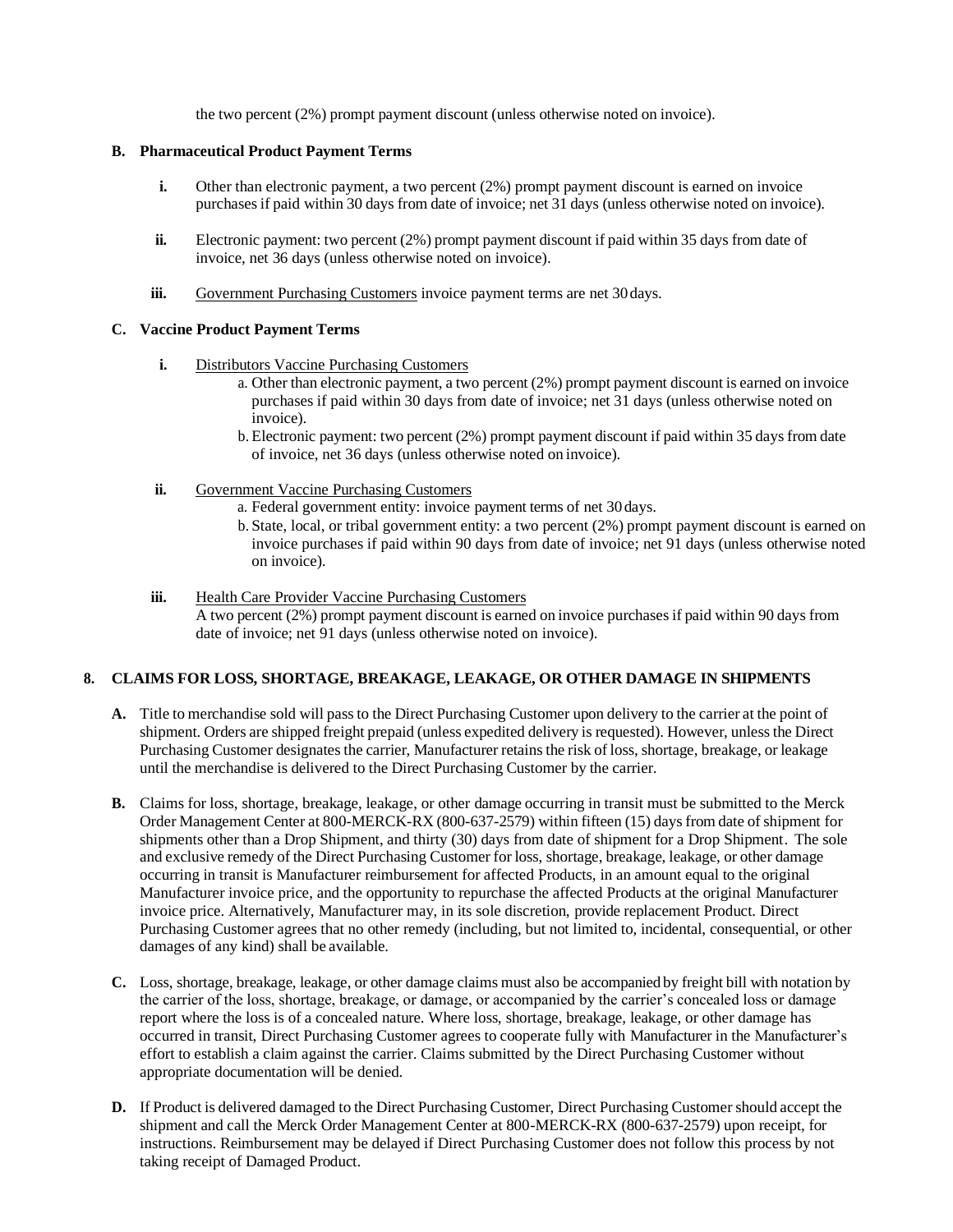**i.** For any order placed by the Client of a Direct Purchasing Customer through a Distributor that is delivered damaged, the Client of a Direct Purchasing Customer should contact the Distributor upon delivery for instructions.

# **9. OTHER CLAIMS**

- **A.** Direct Purchasing Customers and Clients of Direct Purchasing Customers that receive Product that has not been subject to breakage, leakage, or other damage occurring in transit, but that otherwise appears to be defective ("Defective Product"), should contact the Merck National Service Center immediately at 800-672-6372. The Merck National Service Center will provide instructions on how to return Defective Product and will arrange for Product replacement. Direct Purchasing Customers and Clients of Direct Purchasing Customers that fail to follow this process(for example, by returning Defective Product with expired Product) shall not be eligible for replacement or reimbursement for the Defective Product. The sole and exclusive remedy of the Direct Purchasing Customer for Defective Product is Product replacement or reimbursement at the original purchase price. Direct Purchasing Customer agrees that no other remedy (including, but not limited to, incidental, consequential, or other damagesof any kind) shall be available.
- **B.** All claims involving discounts, pricing, credits, returns, or account receivable issues must be received by Merck Order Management Center within one (1) year of the date of shipment for the purchase in question. Unauthorized deductions taken by Direct Purchasing Customer from Direct Purchasing Customer payments, including, but not limited to, those made after this deadline, will be denied. Noncompliance could jeopardize the fulfillment of future orders.

# **10. CORRESPONDENCE**

| All Direct Purchasing Customer communication<br>relative to <b>order fulfillment</b> should be directed to: | All other correspondence should be directed to:                |
|-------------------------------------------------------------------------------------------------------------|----------------------------------------------------------------|
| Merck Order Management Center<br>Mail Stop UG4C-24                                                          | <b>Merck National Service Center</b><br>3900 Paramount Parkway |
| 351 North Sumneytown Pike                                                                                   | Morrisville, NC 27560                                          |
| North Wales, PA 19454                                                                                       | Phone: 800-NSC-MERCK (800-672-6372)                            |
| Phone: 800-MERCK-RX (800-637-2579)                                                                          | Fax: 215-616-5677                                              |
| Fax: 215-652-6700                                                                                           |                                                                |

## **11. DROP SHIPMENTS**

## **A. Pharmaceutical Products**

- **i.** Pharmaceutical Products are generally not available for Drop Shipment.
- **ii.** If supply is low, Manufacturer may prohibit or restrict routine replenishment orders to Direct Purchasing Customers. If this occurs, Manufacturer may allow Drop Shipments to the Clients of a Direct Purchasing Customer on behalf of the Direct Purchasing Customer, billing the Direct Purchasing Customer at the prices in effect when such Drop Shipments are ordered.
- **iii.** Manufacturer reserves the right to limit the fulfillment of Drop Shipmentorders.
- **iv.** It isthe sole responsibility of the Direct Purchasing Customer to ensure that the Client of the Direct Purchasing Customer is fully licensed to receive Pharmaceutical Products.

## **B. Vaccine Products**

- **i.** Vaccine Products are generally not available for Drop Shipment.
- **ii.** Frozen Vaccine Product may be eligible for Drop Shipment by Manufacturer to Clients of Direct Purchasing Customer, at Manufacturer's election.
- **iii.** If supply is low, Manufacturer may prohibit or restrict routine replenishment orders to Direct Purchasing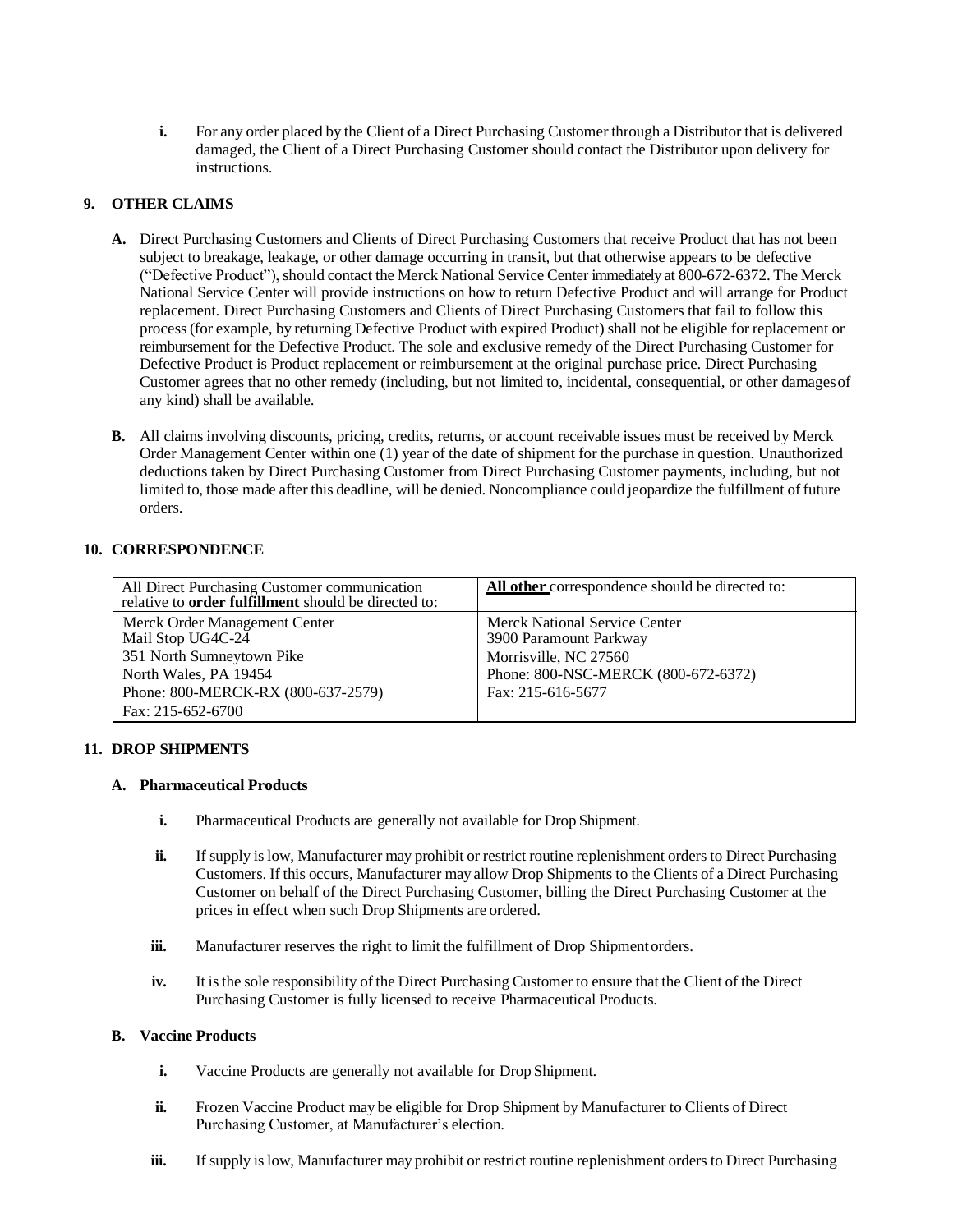Customers. If this occurs, Manufacturer may allow Drop Shipments to the Clients of Direct Purchasing Customer on behalf of the Direct Purchasing Customer, billing the Direct Purchasing Customer at the prices in effect when such Drop Shipments are ordered.

- **iv.** Manufacturer reserves the right to limit the fulfillment of Drop Shipment orders.
- **v.** It isthe sole responsibility of the Direct Purchasing Customer to ensure that the Client of the Direct Purchasing Customer is fully licensed to receive vaccine products.

## **12. DATED PRODUCTS**

All Products carry expiration dates, which may be greater than or less than one year from the date of Product shipment. Products shall not be used after the expiration date printed on the Product label.

#### **13. FORMULAE**

The formulae shown in the Merck Catalog are those in use at the time of publication. Manufacturer reserves the right to make changes without notice whenever advances in medical science or therapeutic knowledge justify such action. Such changes and those made necessary by revisions of the USP–NF standards make it necessary that customers be cautioned to rely on the label statements appearing on the package rather than the Merck Catalog information.

### **14. LIABILITY**

- **A.** Manufacturer will assume the pharmacist's defense and possible judgment liability that might result against the pharmacist in connection with a lawsuit arising solely out of the dispensing (excluding immunization or administration by a pharmacist or anyone on pharmacist's behalf) of a Product if the following conditions are met:
	- **i.** A physician prescribed a Product or a drug product by generic name or other brand name, and the pharmacist properly filled the prescription with a Product; and
	- **ii.** The pharmacist cooperates fully in the defense of any lawsuit.
- **B.** Manufacturer will NOT assume the pharmacist's defense and possible judgment liability if any of the following conditions apply:
	- **i.** The lawsuit alleges negligence on the part of the pharmacist (including, without limitation, a claim that the pharmacist provided or failed to provide oral or written information or warnings about the Product, or if the pharmacist misrepresented or extended our warranty to the patient/customer);
	- **ii.** The pharmacist dispensed another manufacturer's product in filling a prescription written for a Product; or
	- **iii.** The lawsuit could not be brought against Manufacturer directly because of the National Childhood Vaccine Injury act of 1986, as amended.
- **C.** Direct Purchasing Customers that administer Vaccine Products to patients warrant that they will:
	- **i.** Take all appropriate steps to assure that all Vaccine Products purchased from Manufacturer shall be administered to each patient on the basis of an individualized medical judgment by a licensed, authorized health care professional; or
	- **ii.** Take all appropriate steps to provide to such patient (or to the patient's parent or guardian) meaningful and complete warnings relating to the risks and benefits of vaccination with the Vaccine Product, in formand language understandable to such patient, parent, or guardian.

## **15. WARRANTY**

Manufacturer warrants that, at the time of shipping, Products will, in all material respects, have been manufactured in conformance with current good manufacturing practices as set forth in Title 21 of the Code of Federal Regulations effective at the time of manufacture, and will not be manufactured, sold orshipped in violation of any applicable federal,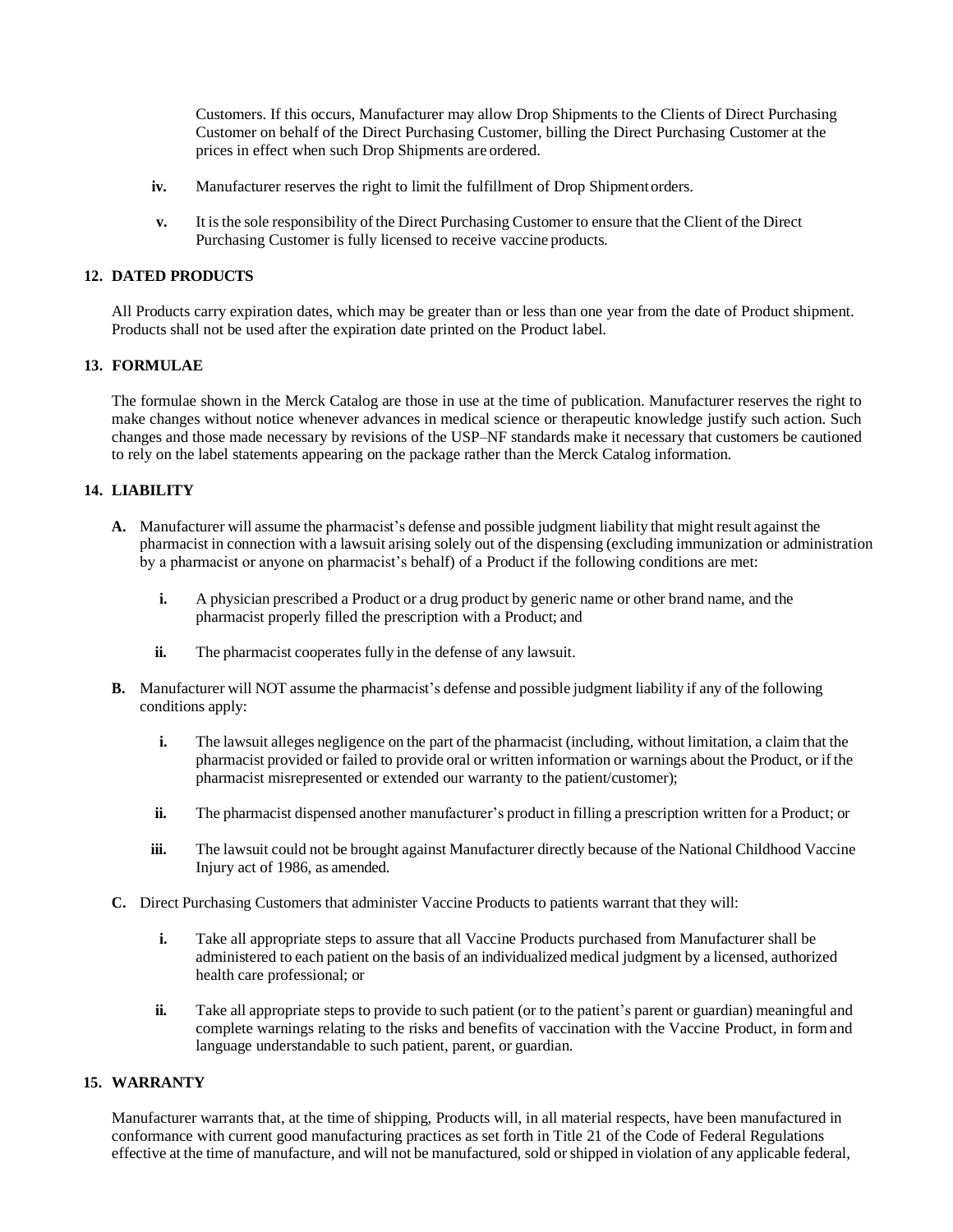state, or local laws or regulations in any material respect. This warranty is in lieu of all other warranties, express or implied, and all other warranties, including but not limited to the implied warranties of merchantability and fitness for a particular purpose.

## **16. PRODUCT FOR RETURN ("RETURN POLICY")**

#### **A. General**

- **i.** All returns must comply with federal and state laws and regulations, including, but not limited to, the Prescription Drug Marketing Act.
- **ii.** Direct Purchasing Customers are not permitted to accept return of Product from Clients of Direct Purchasing Customers and must instruct Clients of Direct Purchasing Customersto make their returns directly to the Manufacturer, c/o PharmaReturns, Inc.
- **iii.** Manufacturer representatives are not permitted to pick up merchandise for return. Manufacturer representatives may provide information about this Return Policy; however, the ultimate decision and responsibility forselecting the items and making the return rest with the Direct Purchasing Customer or Client of Direct Purchasing Customer.
- **iv.** All Product identified for return by Direct Purchasing Customer or Client of Direct Purchasing Customer must be returned to Manufacturer, c/o PharmaReturns, Inc. for destruction by Manufacturer or its authorized agent. Direct Purchasing Customers or Clients of Direct Purchasing Customers may not destroy Product.

#### **B. Qualification for Reimbursement**

- **i.** In order to be eligible for Reimbursement, returned Products must be returned in their original containers bearing the original label. The original outer packaging is not required providing the product is in a sealed container.
- **ii.** The period for which Manufacturer will accept Products for reimbursement (the "Product Returns") Window") is measured as follows:
	- a. Pharmaceutical Products purchased by Direct Purchasing Customers and Vaccine Products purchased by Distributors are eligible for reimbursement if they are **received** by PharmaReturns, Inc. 180 days before the Product expiration date to 1 year after the Product expiration date.
	- b. Vaccine Products purchased by Government Customers or Health Care Provider Vaccine Purchasing Customers are eligible for reimbursement if they are **received** by PharmaReturns, Inc. on the Product expiration date to 1 year after the Product expiration date.
	- c. Manufacturer recommends returning parties not return Product before the first day of the Product Returns Window and not later than 15 Business Days before the end of the applicable Product Returns Window.
	- d. Product **received** by PharmaReturns, Inc. outside of the applicable Product ReturnsWindow will be accepted for destruction only.
- **iii.** The following will **not** be eligible for reimbursement:
	- a. Products labeled, marked, or sold as nonreturnable;
	- b. Products returned in damaged condition (broken vials, broken tablets);
	- c. Opened liquids, vials, granules, ophthalmics, cartridges, and activated injectables, except as provided in Section 16.E.;
	- d. Partially dispensed lotions, ointments, tubes, creams, gels, ampoules, and syringes except as provided in Section 16.E.;
	- e. Products that have been involved in a fire or obtained in a sacrifice or bankruptcy sale;
	- f. Products labeled as samples or free goods or repackaged Products;
	- g. Product that is not in its original container or not bearing its original label. If Product is contained within an outer packaging, the original outer packaging is not required providing the product is in a sealed container;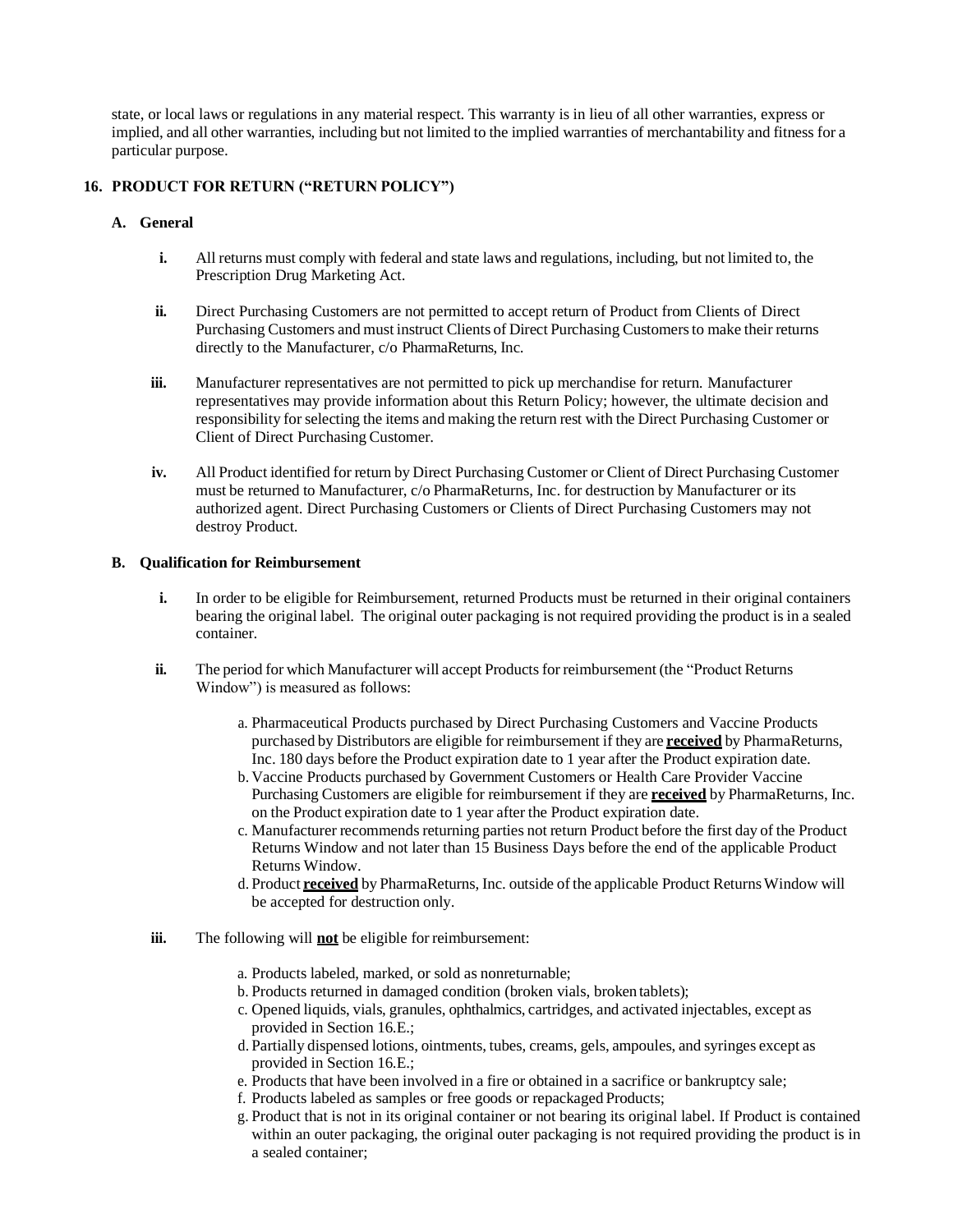- h. Product that Manufacturer determines, in itssole discretion, is otherwise adulterated or misbranded;
- i. Products returned by other than a Direct Purchasing Customer, Client of a Direct Purchasing Customer, or Reverse Distributor;
- j. Product illegally imported into the Territory;
- k. Counterfeit goods and/or diverted product; or
- l. Product in which the lot number and/or expiration date is missing, illegible, covered, and/or unreadable on original container.

### **C. Returning Party Instructions**

**i.** Return Products are to be sent by the returning party to:

Merck c/o PharmaReturns, Inc., Processing Center 100 Corporate Drive, Suite 2 Montgomeryville, PA 18936-9644

- **ii.** All returns must be accompanied by a completed Merck Product Return Form. Failure to provide a completed Merck Product Return Form may result in no reimbursement for returned Product.
	- a. Returns Forms are available at [www.merckorders.com,](http://www.merckorders.com/) [www.merckvaccines.com,](http://www.merckvaccines.com/) or by calling the Merck Order Management Center at 800-MERCK-RX(800-637-2579).
	- b. There are different forms for Direct Purchasing Customers, Clients of a Direct Purchasing Customer, and Reverse Distributors (Third Party Returns Processor).
- **iii.** Shipments spanning multiple containers must have each carton clearly numbered (e.g., 1 of 10, 2 of 10).
- **iv.** The returning party will pay transportation charges. Manufacturer will not pay or give credit for transportation, service, handling, or processing fees.
- **v.** If a Reverse Distributor returns Product for multiple customers (e.g., multiple Direct Purchasing Customers or multiple Clients of Direct Purchasing Customers) in a single container, the returned Product and accompanying Return forms must be segregated by customer, to enable PharmaReturns, Inc. to calculate proper reimbursement to each Direct Purchasing Customer or Client of a Direct Purchasing Customer**.**

#### **D. Manufacturer Administration of Reimbursement**

- **i.** Only those Products that conform to the foregoing requirements will be accepted for reimbursement. The credit memorandum, if applicable, will list each Product accepted for return and the amount of reimbursement. Products not accepted for reimbursement will not be returned to the returning party but will be destroyed.
- **ii.** The basis for determining reimbursement, if applicable, will be the lowest price available to the Direct Purchasing Customer or Client of the Direct Purchasing Customer 24-months before the date that PharmaReturns, Inc. receives the return. An alternative basis for determining the reimbursement pricewill be the Manufacturer's invoice for the returned Product if furnished by the Direct Purchasing Customer or Client of the Direct Purchasing Customer. Manufacturer reserves the right to adjust or eliminate the amount of reimbursement at Manufacturer's sole discretion.
- **iii.** For Products in tablet form, reimbursement will be given based on the number of actual tablets returned, not to exceed the number of tablets that were packaged in the original container.
- **iv.** The form of reimbursement is generally as follows:
	- a. If the returning party is a Direct Purchasing Customer and the returned Products were purchased directly from Manufacturer, then reimbursement for returned Products will be issued in the form of a credit memo on the Manufacturer account, which may be applied against any purchase.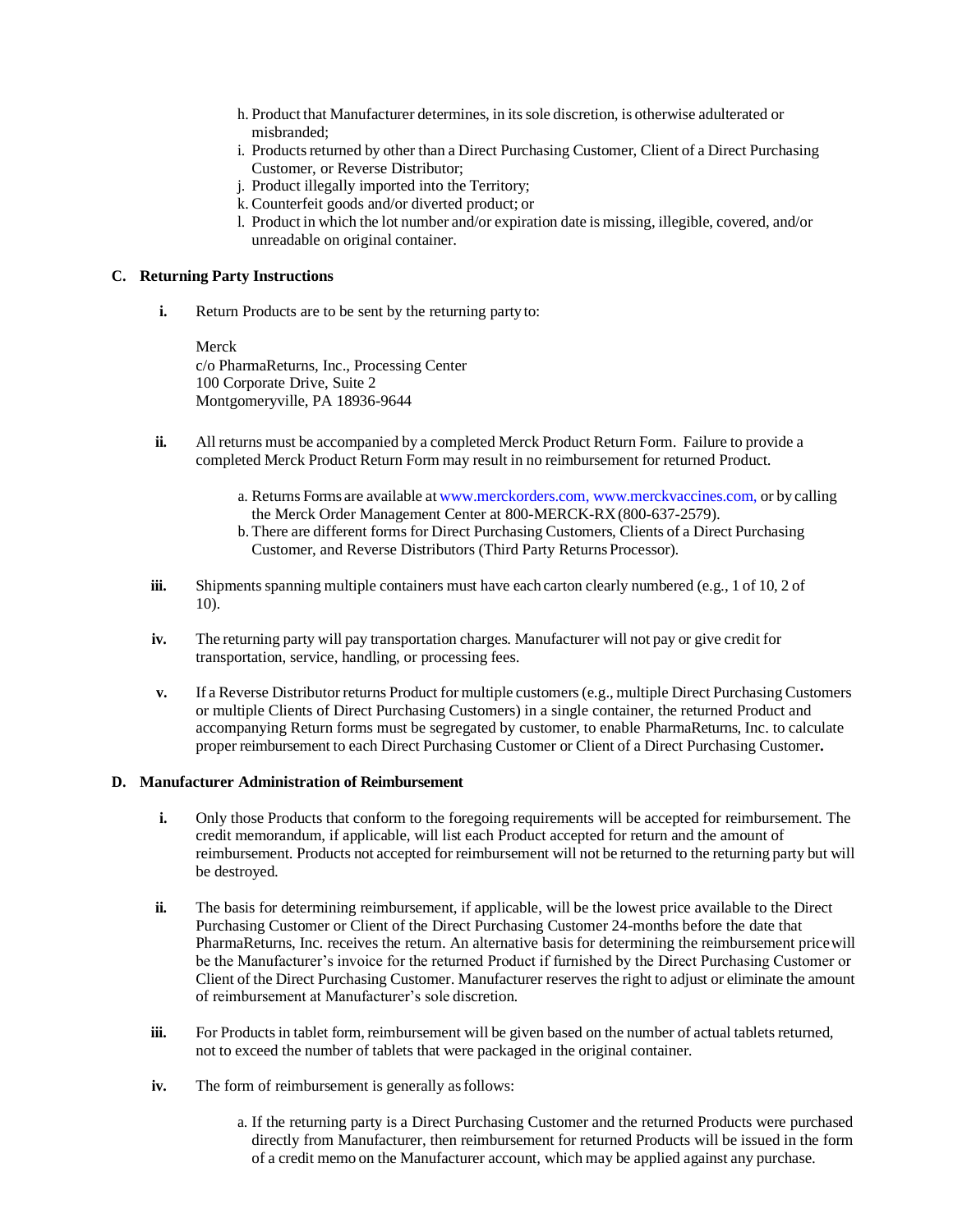- b. If the returning party is not a Direct Purchasing Customer or the returned Products were not purchased directly from Manufacturer, then Manufacturer's preferred formof reimbursement will be a credit memo through the returning party's designated Distributor; however, Manufacturer, in its sole discretion, may provide reimbursement via a check to the returning party.
- c. Manufacturer will not provide reimbursement for Product to a Reverse Distributor, but will instead provide reimbursement to the Direct Purchasing Customer or Client of the Direct Purchasing Customer on behalf of whom the Reverse Distributor returned the Product.
- d. Manufacturer will not provide information to a Reverse Distributor regarding reimbursement provided to a Direct Purchasing Customer or Client of the Direct Purchasing Customer.

## **E. Returned Product from North Carolina, Mississippi, orGeorgia**

- **i.** Product purchased by a Direct Purchasing Customer or Client of a Direct Purchasing Customer located in Georgia, Mississippi, or North Carolina shall be subject to the Return Policy set forth elsewhere in these Standard Terms and Conditions of Sale, **except** that:
	- a. Partial package returns of liquids, vials, granules, ophthalmics, cartridges, and activated injectables, dispensed lotions, ointments, tubes, creams, gels, ampoules, and syringesshall be eligible for reimbursement. The basis for reimbursement shall be the percentage of Product returned based on the following best estimate:
		- **1.** nearly full or full equates to 100% credit;
		- **2.** half and up to three quarters full equates to 75% credit;
		- **3.** one-quarter and up to half full equates to 50% credit;
		- **4.** less than one-quarter full equates to 20% credit; and
		- **5.** almost empty equates to 0% credit.
	- b. Reimbursement for returned Product will be issued within sixty (60) days from the date that PharmaReturns, Inc. receives the Product and all necessary return documentation. If thereturned Product is not eligible for reimbursement, Manufacturer will notify the returning party in writing, within thirty (30) days of the receipt of the return, of Manufacturer's intent not to issue reimbursement.
- **ii.** In order to be eligible for the returns exceptions detailed in Section 16.E.i, above, Product purchased by a Direct Purchasing Customer or Client of a Direct Purchasing Customer located in North Carolina, Mississippi, or Georgia must be returned in a separate container(s) from any other Product and accompanying Return Forms must be segregated. The container and associated paperwork must clearly be labeled as a product return from Georgia, Mississippi, or North Carolina. If the returning party fails to properly segregate and label returns from Georgia, Mississippi, or North Carolina, then the exceptions detailed in Section 16.E.i shall not apply.

### **17. SUPPLEMENTAL RETURN PROGRAMS**

Certain Product that is not eligible for return under the Return Policy in Section 16 may be eligible for return pursuant to one of the following of Manufacturer's supplemental return programs:

- **A.** Supplemental Return Program for Direct Purchasing Customers(for eligible Vaccine Product) Further information regarding the Supplemental Return Program is available at [www.merck.com/supplementalreturns o](https://www.merckvaccines.com/wp-content/uploads/sites/8/2021/04/Supplemental_Returns.pdf)r by calling the Merck Vaccine Customer Center at 877-VAX-MERCK (877-829-6372).
- **B.** Supplemental Return Program for Clients of Direct Purchasing Customers(for eligible Vaccine Product) Further information regarding the Supplemental Return Program is available at [www.merck.com/supplementalreturnsforclients o](http://www.merck.com/supplementalreturnsforclients)r by calling the Merck Vaccine Customer Center at 877-VAX-MERCK (877-829-6372).
- **C.** Supplemental Return Program for Oncology Products- Further information regarding the Supplemental Return Program for Oncology Products is available by calling C3i Solutions at 800-611-7397.
- **D.** Supplemental Return Program for NEXPLANON® (etonogestrel implant) Further information regarding the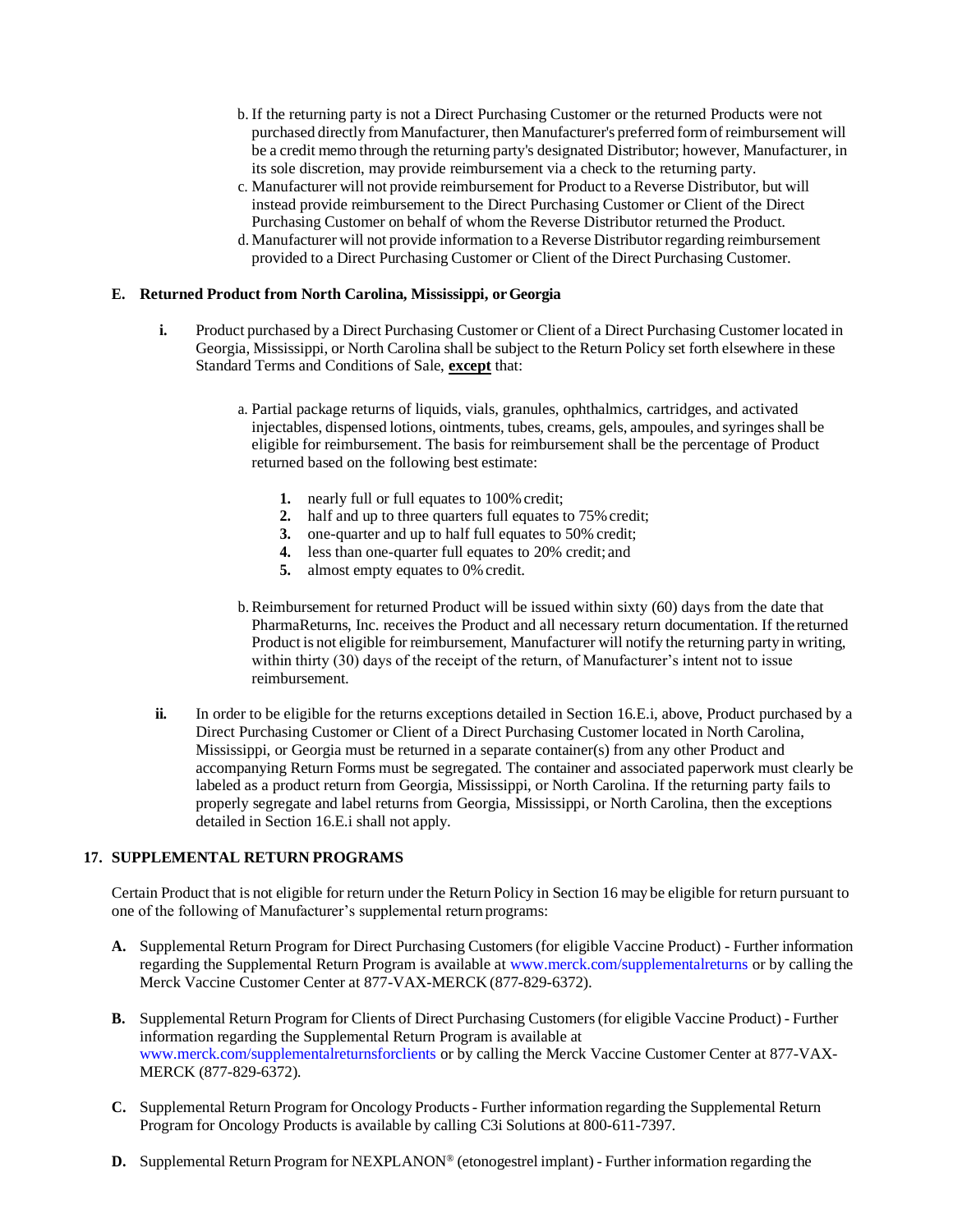Supplemental Return Program for NEXPLANON is available by calling C3i Solutions at 800-293-5979.

- **E.** Abandoned Unit Program for NEXPLANON® (etonogestrel implant) Further information regarding the Abandoned Unit Program for NEXPLANON is available by calling the applicable dispensing specialty pharmacy, either Caremark, LLC at 855-324-2566 or Accredo Health Group, Inc. at 855-788-4220.
- **F.** Supplemental Return Program for RENFLEXIS® (infliximab-abda) Further information regarding the Supplemental Return Program for RENFLEXIS is available by calling C3i Solutions at 800-681-7022.

Manufacturer reserves the right to modify or cancel any of the foregoing supplemental return programs at any time.

# **18. DISASTER RELIEF VACCINE RETURN PROGRAM AND DISASTER RELIEF RETURN PROGRAM FOR ONCOLOGY PRODUCTS**

Certain uninsured Products that spoil due to a FEMA-Declared Major Disaster may be eligible for return pursuant to Manufacturer's Disaster Relief Vaccine Return Program or Manufacturer's Disaster Relief Return Program for Oncology Products. Further information regarding the Disaster Relief Vaccine Return Program is available at [www.merck.com/disaster\\_relief or b](http://www.merck.com/disaster_reliefor)y calling the Merck Vaccine Customer Center at 877-VAX-MERCK (877-829-6372). Further information regarding the Disaster Relief Return Program for Oncology Products is available by calling C3i Solutions at 800-681-7022. Manufacturer reserves the right to modify or cancel the Disaster Relief Vaccine Return Program or Disaster Relief Return Program for Oncology Products at any time.

## **19. PRODUCT RECALLS**

Direct Purchasing Customers agree to fully cooperate in implementing any recall or withdrawal of Product deemed necessary by Manufacturer. Manufacturer will notify Direct Purchasing Customersin the event of a Product recall or withdrawal and will provide instructions on how to assist in returning all affected Product and communicating with Clients of Direct Purchasing Customers regarding the recall or withdrawal. Manufacturer, in its sole discretion, shall determine what, if any, recall services are required and shall make such determination on a recall-by-recall basis.

Manufacturer shall compensate Distributors for expenses incurred for recall services directly related to Distributor's inventory of the recalled Product and dissemination of recall information to Clients of Direct Purchasing Customers, to the extent requested by Manufacturer's recall notice. The amount of such compensation shall be determined by Manufacturer, in its sole discretion. Distributors requesting reimbursement for recall activities must submit their request, on the Merck Recall Reimbursement Form, within 60 days after the date on which Merck sends Distributor the Merck Recall Reimbursement Form, but in any event no later than one year after Manufacturer's recall notice. The Merck Recall Reimbursement Form may be obtained by contacting 1-800-MERCKRX.

## **20. STORAGE AND HANDLING**

- A. Direct Purchasing Customers taking physical possession of Products are fully responsible for complying with all applicable federal, state, and local laws and regulations relating to the storage, handling, and distribution ofsuch Products, including, without limitation, any laws applicable to the distribution of controlled substances. Furthermore, Direct Purchasing Customer represents and warrants that it has and will maintain at all times the proper license or licenses required to receive, handle, and store Product, including, but not limited to, licenses that may be required to distribute Refrigerated Vaccine Product from Depot Locations to Depot Customers.
- **B.** Direct Purchasing Customers shall thoroughly review the documentation provided within the shipment upon receipt. When the shipment includes a packing slip specifying a date on or by which the product must be received (noted on the slip as the "Product Must Be Received On or By" date), Direct Purchasing Customer shall immediately contact the Merck Order Management Center at 800-MERCKRX (800-637-2579) if Product is received after this date. When the shipment includes a temperature recording device, Direct Purchasing Customer shall follow the instructions accompanying the device to determine if the appropriate temperature was maintained during shipping and handling and shall report all temperature excursions to Manufacturer.
	- **i.** Receiving Instructions (including those for the temperature recording device) are available at [www.merckorders.com.](http://www.merckorders.com/) Temperature recording devices shall be returned as instructed in the shipping documents. Do not discard a temperature recording device unless instructed to do so.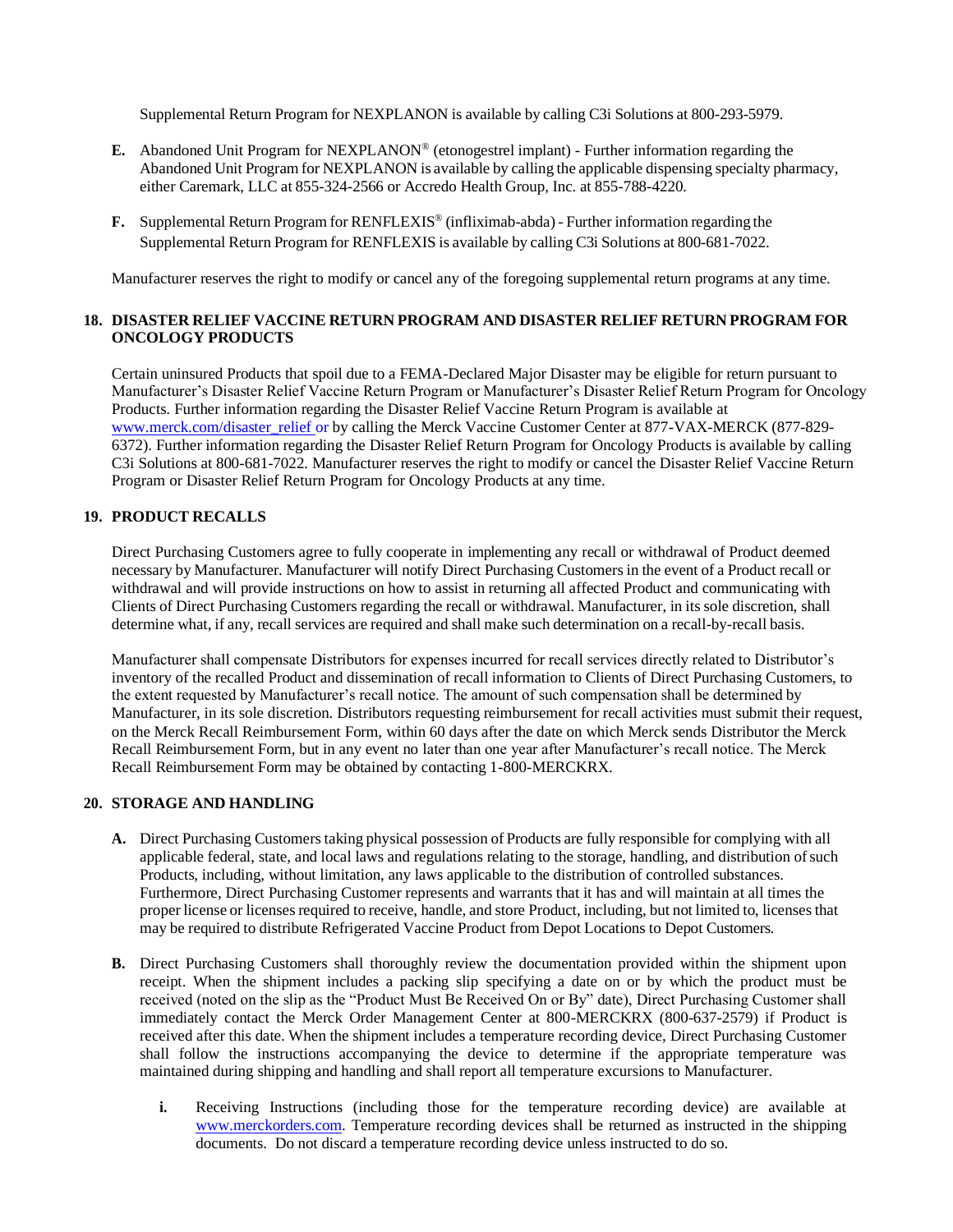- **ii.** Identified deviations, including, but not limited to, late delivery or temperature excursions, may require the Manufacturer and the Direct Purchasing Customer to collaboratively investigate and identify the root cause. Direct Purchasing Customers shall cooperate with Manufacturer and perform such investigations as requested by Manufacturer.
- **C.** Direct Purchasing Customers shall take such precautions as are necessary to prevent Product from falling into the hands of those who may not lawfully possess or handle Product, and shall fully comply with all applicable local, state, and federal laws and regulations.
- **D.** Direct Purchasing Customers shall immediately report in writing to Manufacturer any in-transit loss or shortage of Product, including controlled substances.
- **E.** Direct Purchasing Customersshall report in writing to Manufacturer, subject to applicable federal and state laws and regulations, any administrative, civil, or criminal action by local, state or federal authorities against Direct Purchasing Customers, its officers, or employees, regarding alleged violations of the Controlled Substance Act of 1970, as amended or other comparable legislation, and shall provide Manufacturer with complete information concerning the disposition of such action.
- **F.** Direct Purchasing Customers warrant and agree not to stock any counterfeit goods, diverted Product, Product that is illegally imported into the Territory, expired Product, or Product that has been used, opened, repackaged, or otherwise tampered with.
- **G.** Eligibility to purchase any Product considered to be a controlled substance shall be limited to those Direct Purchasing Customers that have (i) completed Manufacturer's Controlled Substances Handling and Suspicious Order Monitoring Questionnaire (the "Questionnaire"), including an revised or updated version thereof that Manufacturer may issue from time to time in its sole discretion, or (ii) submitted such other responsive documentation of Direct Purchasing Customer's controlled substance compliance program that is otherwise acceptable to Manufacturer, in its sole discretion. Notwithstanding anything to the contrary in these Standard Terms and Conditions of Sale, Manufacturer shall have the right to refuse to sell controlled substances to any Direct Purchasing Customer or to place reasonable restrictions on Direct Purchasing Customer's purchases of controlled substances if (i) Manufacturer reasonably determines, in its sole discretion, the Direct Purchasing Customer has provided an incomplete, inaccurate, deficient, or otherwise unsatisfactory response or information in the Questionnaire or other related documentation, or (ii) Manufacturer reasonably determines, in its sole discretion, that the Direct Purchasing Customer is handling, storing, or distributing controlled substances in a manner that is not compliant with applicable law or that otherwise creates the appearance of non-compliance, until such time as Manufacturer is able to investigate the matter and make a final determination, or (iii) Manufacturer reasonably determines, in its sole discretion, that Direct Customer is not compliant with any applicable EDI requirements in Direct Customer's Merck Authorized Distributor Agreement, irrespective of any grace periods that may have been extended to Direct Customer, in Merck's sole discretion.

## **21. STORAGE AND HANDLING INSTRUCTIONS FOR TRANSPORT OF REFRIGERATED VACCINE PRODUCT FROM DEPOT LOCATIONS TO DEPOT CUSTOMERS**

These instructions apply to the storage and distribution of Refrigerated Vaccine Product from Depot Locations to Depot Customers only. These storage and handing instructions do not apply to **BCG VACCINE (TICE® strain).** Please contact the Merck National Service Center at 1-800-672-6372, Monday through Friday, from 8 a.m. to 7 p.m. (ET), for information regarding this product.

- **A.** If it is necessary to transport Refrigerated Vaccine Product to a Depot Location, Refrigerated Vaccine Product must be maintained at a temperature range of  $2-8^{\circ}C(36-46^{\circ}F)$  while in storage and in transit to Depot Customers.
- **B.** If the Refrigerated Vaccine Product must be transported from a Depot Location to a Depot Customer, Depot Location personnel should consider including a temperature recording device to monitor that an appropriate temperature of 2-8°C (36-46°F) is maintained during transit. If used, the temperature monitor should be placed next to the vaccine and should not come in contact with gel packs.
- **C.** Do not place Refrigerated Vaccine Product in an area where the temperature cannot be regulated, for example, inside the trunk of the vehicle or left unattended inside a vehicle. Avoid placing the container in direct sunlight, or